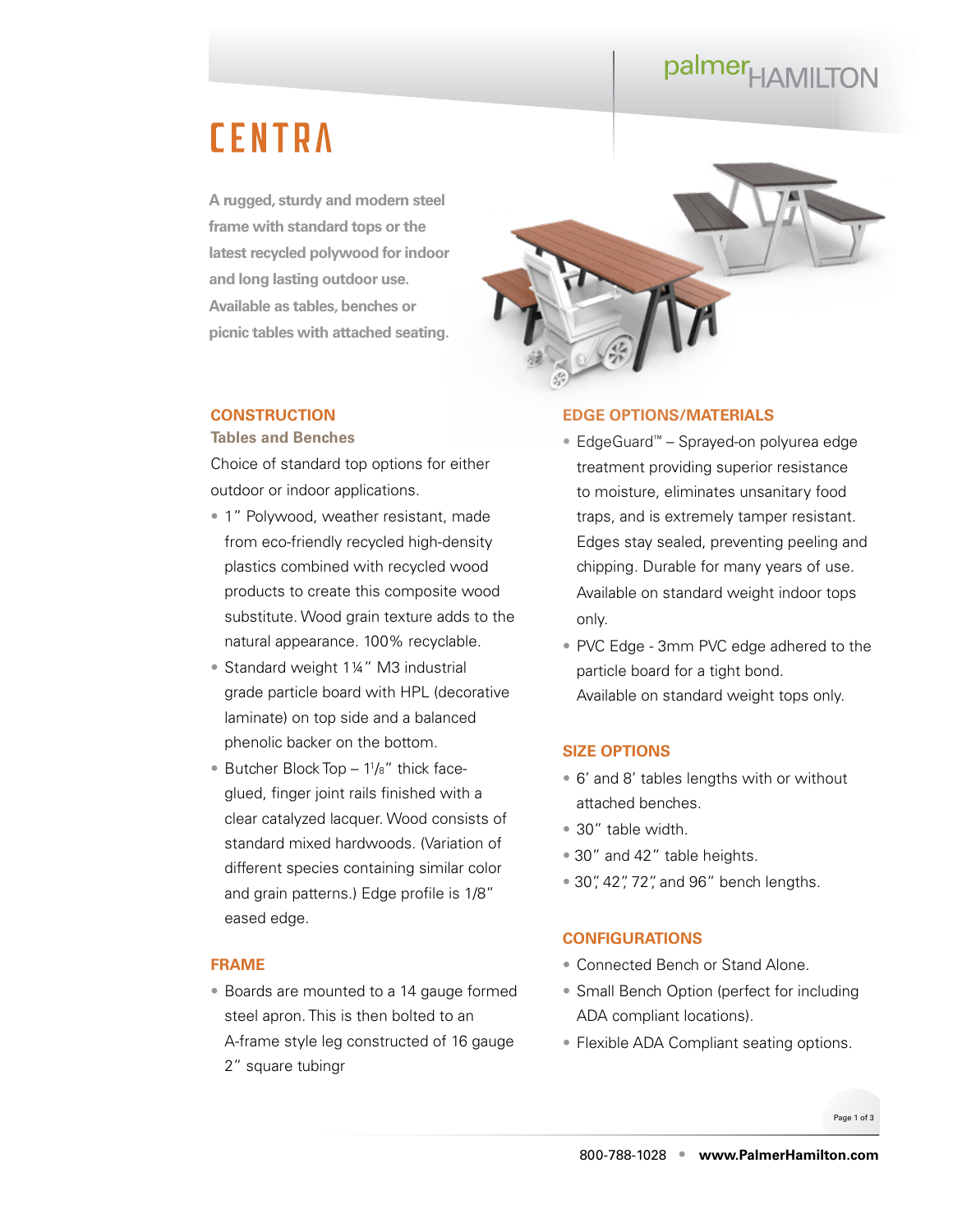### **FFNTRA**

### palmer<sub>HAMILTON</sub>

**Indoor and outdoor seating in multiple configurations with a modern, industrial style.**

#### **LEG/FOOT OPTIONS**



• Freestanding with glides standard. Heavy duty caster option for indoor use, or anchor option for secured outdoor applications. No casters or anchors on freestanding benches.

#### **WEIGHT CAPACITY**

Approx 250 lb per person, see chart for number of seats per bench.

#### **COLORS/FINISHES**

#### **Frame Finishes**



For additional frame colors see our website. We offer 10 vibrant and rich powder coated colors for indoor and outdoor use.

#### **Indoor/Outdoor Polywood Colors**



#### **Indoor Tops Laminate**

• **Group 1:** When choosing your laminate color from the Wilsonart™ brochure, please note that Palmer Hamilton standards are all colors ending with '-38' or '-60'. Exceptions apply to colors that begin with a 'Y' or end with a 'K-38' or 'K-60'. All premium colors are subject to an upcharge. Please contact Palmer Hamilton with questions.

#### **SHIPPING**

All models ship KD. Legs, glides, casters or anchors need to be attached.

#### **WARRANTY**

5 year standard warranty. See our [website](https://palmerhamilton.com/resources/warranty).